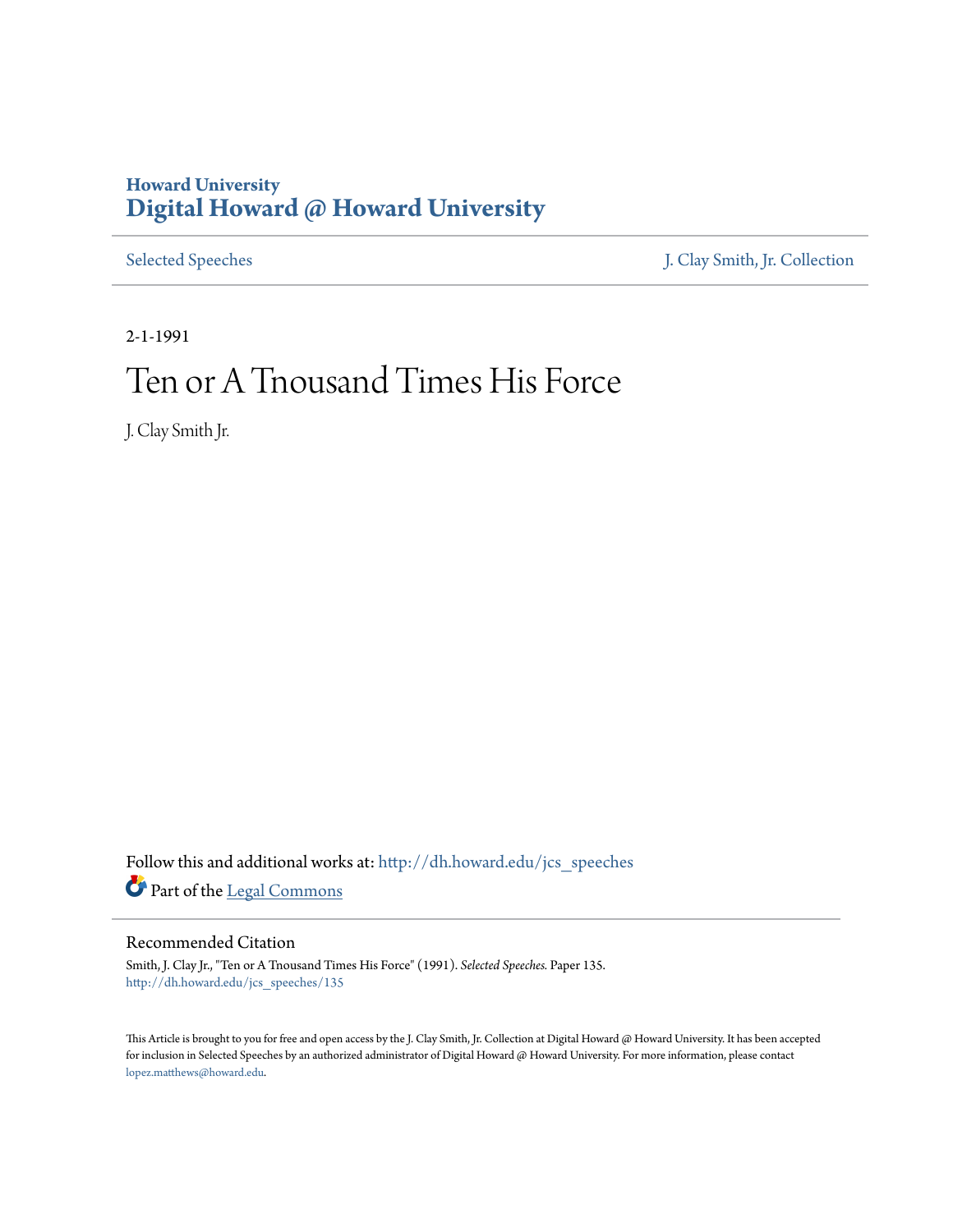Ten or A Thousand Times His Force

By J. Clay smith, Jr. Professor of Law Howard University school of Law

Called to this occasion to give a reasoned account about the contributions of Associate Judge Theodore R. Newman, Jr. to the National Bar Association and to legal education, I do so with the greatest sense of appreciation for his unselfish devotion to Howard university School of Law and to law groups of all persuasions. It took minimal effort to recount Judge Newman's dedication and service to the Washington Bar Association and the National Bar Association between 1973 to date because his dedication to service in these areas have been so very generous.

Before I chronicle Judge Newman's most significant accomplishments in the National Bar Association and legal education, I wish to recount the conditions of the world at the National Bar Association Convention in 1932, just two years before Judge Newman was born. At that convention, held in Indianapolis, Indiana, C. Francis stradford, of Chicago, gave the key note address on the subject of "Social Unrest And The Law." During this convention, Mr. Stradford said, "The most outstanding characteristic of the present age is social unrest [i]n Northern

 $\left(\right)$ 

<sup>.\*</sup>portrait Presentation Ceremony of the Honorable Theodore R.  $\mathbf{r}$ Newman, Jr., on the occasion of his retirement as Associate Judge of the District of Columbia Court of Appeals, Friday, February 1, 1991, in the courtroom of the District of Columbia Court of Appeals.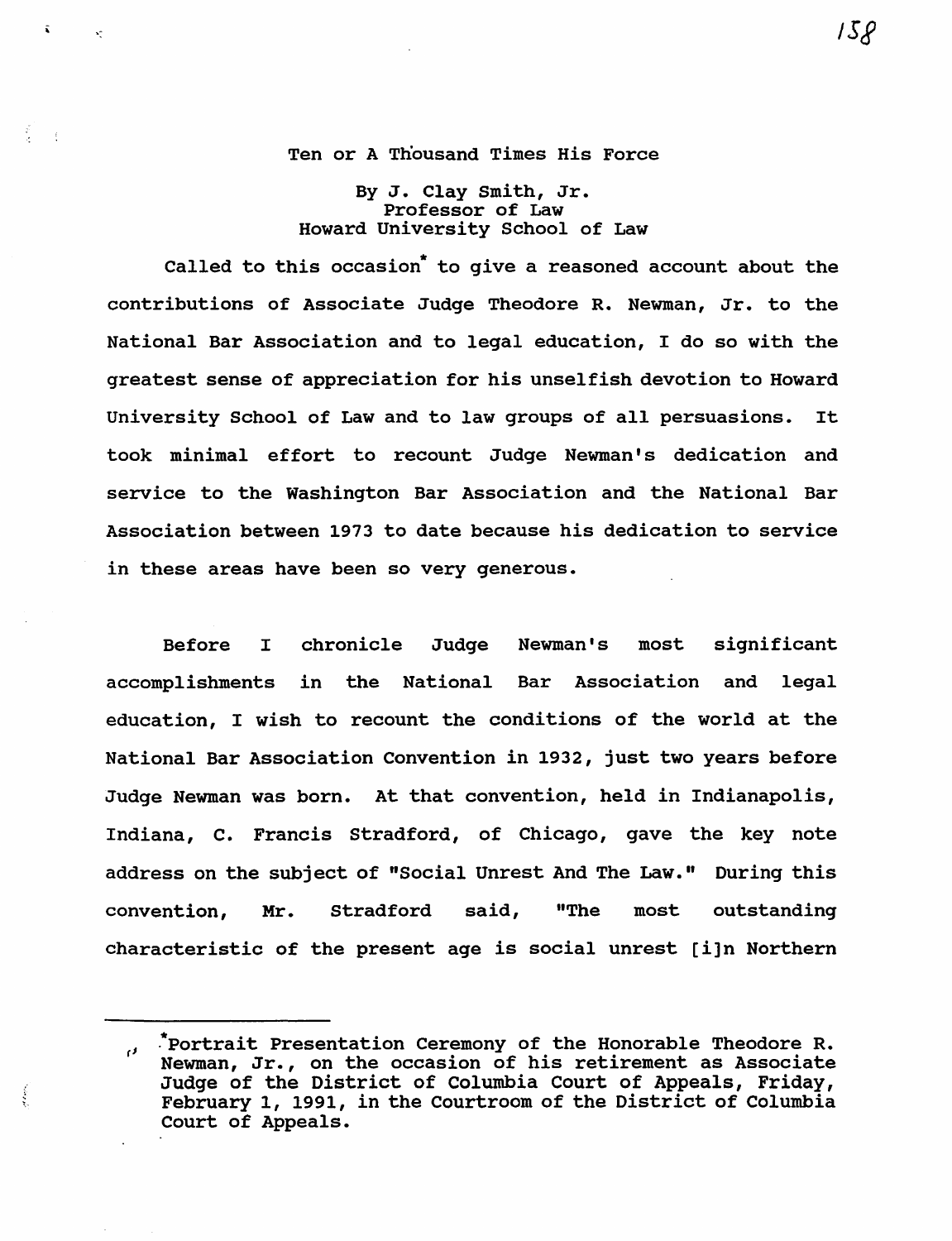and Central Europe...in Berlin [and] Prussia...in Spain...in Russia...in Japan...in South Africa...in [America's] financial machinery... [and in] education...."

C. Francis Stradford was a visionary. Curiously, as they relate to world affairs, his words may ring an accord today as we stand here honoring Associate Judge Newman. One might ask: what is the point of quoting C. Francis Stradford at this auspicious occasion? What is the connection of Mr. Stradford to Judge Newman? Perhaps, the connection is not as immediately apparent as I'd would like it to be, but you see, Stradford, a chicago lawyer, was extremely dedicated to the National Bar Association and served as its president. The NBA named it highest award for C. Francis Stradford, an award which was bestowed on Associate Judge Newman in 1984. The NBA bestowed the C. Francis Stradford Award on Judge Newman because he shared his time, energy and knowledge with lawyers of that group in the pursuit of the study of the science of jurisprudence, so as to assure that the rule of law, rather than arbitrary state action, would govern in the resolve of social unrest in America. The C. Francis Stradford Award is bestowed on members of NBA who have demonstrated the highest level of integrity, leadership in NBA and to persons who have inspired lawyers to use the rule of law as the tool for the solution of social unrest in our Democratic State.

Judge Newman has held many positions in the National Bar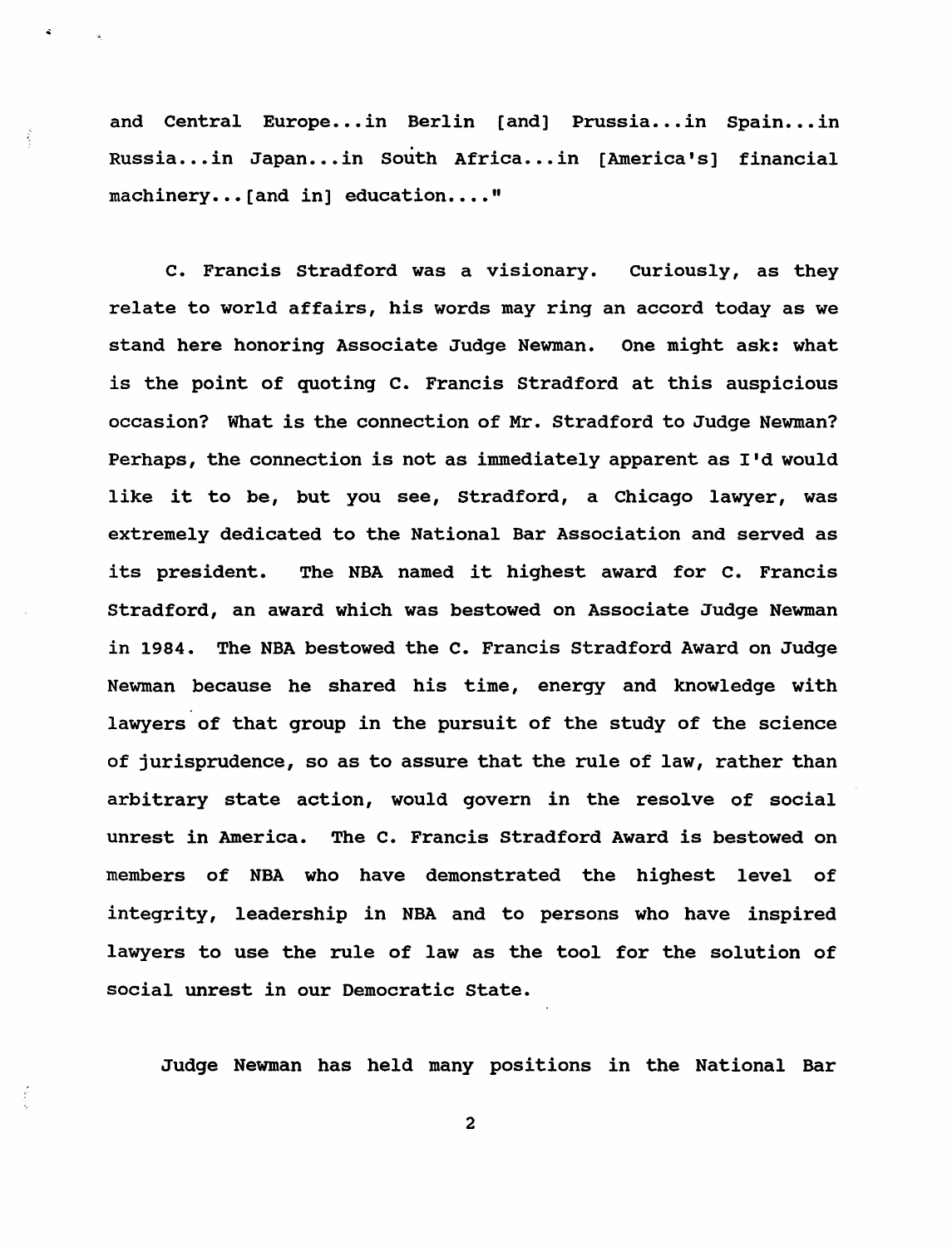Association, but the position that stands out the most is his chairmanship of the Judicial Council, the council of judges in NBA. Little did C. Francis Stradford know in 1932 that a person with his vision and energy, a Judge Theodore R. Newman, Jr., would ascend to carry on his work in NBA so admirably.

Judge Newman began his service as law instructor in 1988 during my deanship at Howard University School of Law. Today, he teaches Evidence at Howard's law school and at the Georgetown university School of Law. Judge Newman was destined to be an educator because at the age of two years old he moved to Macon County, Alabama, within the rigorous academic environment of Tuskegee University, founded by Booker T. Washington, in 1881.

In 1902, thirty-two years before Judge Newman was born, Booker T. Washington raised this question: "Will The Education of the Negro Solve The Race Problem?" Mr. Washington's answered this question in the affirmative. I invite you to listen to Mr. Washington's words. He said, "I speak of education as a solution for the race problem [but I do not] confine myself to the education of the Negro." Mr. Washington continued, "Many persons in discussing the effect that education will have in working out the Negro question, overlook the helpful influence that will ultimately come through the broader and more generous education of all the race elements...."